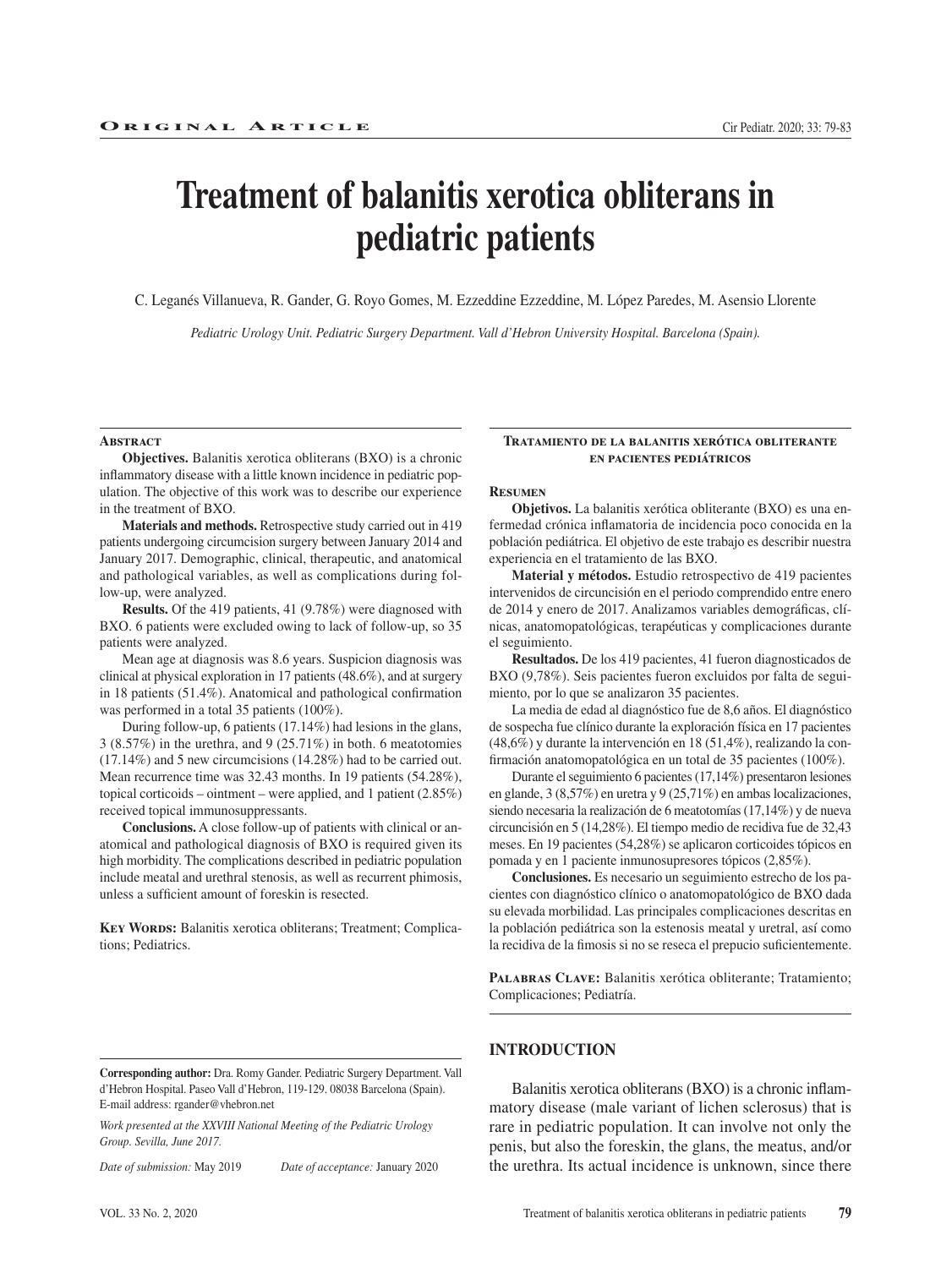

**Figure 1.** Follow-up protocol in patients diagnosed with BXO.

are no publications submitting all foreskins for anatomical and pathological study following circumcision<sup>(1)</sup>. In phimosis children, incidence is estimated at 5-52%, and it has been described even in neonatal patients<sup> $(2,3)$ </sup>. The degree of clinical suspicion has risen as a result of having a better knowledge of the condition, which in turn has caused an increase in incidence records in the last decades.

Diagnosis is based on clinical suspicion and is confirmed with the histopathological study of the foreskin $(1,4)$ . The most frequent complications associated with BXO include recurrent phimosis (especially in case of incomplete foreskin resection) and meatal or urethral stenosis, which can occur in up to 47% of patients. Recurrence has been recently reported in up to 40% of patients with hypospadias treated with two-stage oral mucosal graft. In adult patients, it is associated with penile squamous carcinoma, with an estimated incidence of around 20%<sup>(5-7)</sup>.

The objective of this work was to analyze our experience in the treatment of pediatric patients with BXO. Medical treatment success rate and related complications, as well as their treatment, were analyzed.

# **MATERIALS AND METHODS**

A retrospective study was carried out in 419 patients undergoing circumcision surgery in our healthcare facility between January 2014 and January 2017.

Data on demographic variables, initial and follow-up physical exploration, diagnostic methods, initial treatment, and follow-up complications and their treatment were analyzed.

### **Diagnosis**

In our healthcare facility, the anatomical and pathological study of the foreskin is not routinely carried out in patients undergoing phimosis surgery, unless BXO is clinically suspected – either preoperatively at external consultations, or at surgery.

If BXO is clinically suspected, the foreskin is fully resected at circumcision. If the anatomical and pathological study of the foreskin sample allows the condition to be confirmed, the patient is referred to external pediatric urology consultations for outpatient follow-up and early complication detection.

#### **Initial postsurgical treatment**

If macroscopic lesions are found in the glans or the urethra, topical corticoid treatment is initiated (0.5 mg/g betamethasone or dexamethasone every 12 hours for two months), and flowmetry is considered. If no improvement is noted in spite of topical treatment, the cycle is repeated, topical tacrolimus treatment is applied (every 12 hours at 0.03% for one month). In patients with meatal stenosis refractory to medical treatment, meatotomy is indicated (Fig. 1).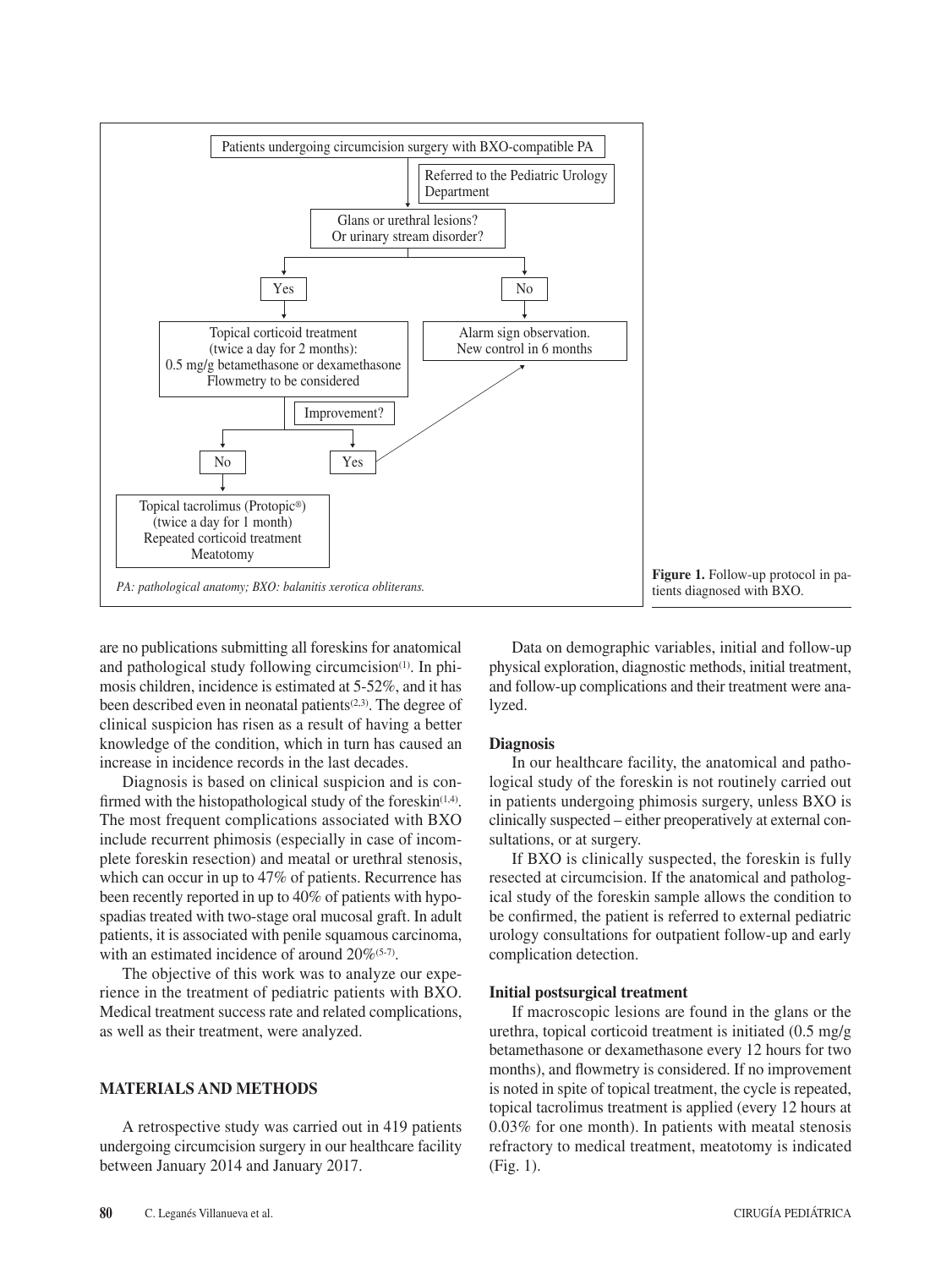| Table 1. |  | Description of the macroscopic lesions found in BXO patients during quarterly outpatient follow-up. |  |  |  |  |
|----------|--|-----------------------------------------------------------------------------------------------------|--|--|--|--|
|----------|--|-----------------------------------------------------------------------------------------------------|--|--|--|--|

| Outpatient follow-up                |             | New lesions |             |                          |
|-------------------------------------|-------------|-------------|-------------|--------------------------|
| Controls(N)                         | Glans       | Urethra     | <b>Both</b> | Glans                    |
| 1 <sup>st</sup> control (N:18)      | $6(33.3\%)$ | $3(16.7\%)$ | $9(50\%)$   |                          |
| 2 <sup>nd</sup> control (N:11)      | 3(37.5%)    | 2(25%)      | 3(27.7%)    | 2(18%)                   |
| $3rd$ control (N:9)                 | $5(55.6\%)$ | $2(22.2\%)$ | $2(22.2\%)$ | $\overline{\phantom{0}}$ |
| BXO: balanitis xerotica obliterans. |             |             |             |                          |

#### **Follow-up**

In patients without macroscopic lesions, outpatient controls are carried out every 6 months while explaining the rules for new consultations – occurrence of macroscopic lesions and voiding disorders primarily.

In patients with macroscopic lesions, outpatient controls are carried out every two months to assess medical treatment efficacy and control complication occurrence.

Flowmetry is indicated in patients with urinary stream disorders or need for abdominal press when voiding – assessed at each individual consultation. The occurrence of flowmetry disorders – especially plateau curve – or voiding difficulty are indications for meatotomy.

All patients are controlled at external urology consultations up to 16 years of age, and subsequently referred to their local urologist.

# **RESULTS**

In the study period, 419 patients underwent circumcision surgery, 41 (9.78%) of them being diagnosed with BXO. 6 patients were excluded from the study owing to lack of follow-up, so there were 35 (8.78%) BXO patients eligible for analysis.

Mean age at diagnosis was 8.6 years (range: 4-14 years), and the main indication of the procedure was progressive phimosis in all patients (100%). However, 2 patients had meatal stenosis at diagnosis.

BXO incidence in circumcised patients increased progressively with study years, with 8 (5.3%) patients in the first year, 13 (9.15%) patients in the second year, and 14 (11.2%) patients in the third year.

#### **Initial diagnosis**

Suspicion diagnosis was clinical at preoperative physical exploration in 17 (48.6%) patients, and intraoperatively in 18 (51.4%) patients. 5 patients who had previously undergone circumcision with partial foreskin resection had recurrent phimosis, which raised suspicion of BXO.

#### **Confirmation diagnosis**

Anatomical and pathological confirmation was performed in the 35 patients (100%), demonstrating epidermal atrophy with collagenization and histological and inflammatory infiltration.

# **Initial treatment**

Circumcision with complete preputial skin resection was carried out in all patients (100%). The 2 meatal stenosis patients also underwent meatotomy in the same surgical procedure (5.7%).

#### **Follow-up**

Outpatient follow-up was performed in all patients at pediatric urology external consultations 3 weeks (range: 1-4 weeks) following the procedure.

In the first outpatient control, 18 patients (51.4%) had macroscopic penile lesions: 6 (17.1%) lesions in the glans, 3 (8.57%) lesions in the urethra, and 9 (25.71%) lesions in both locations.

Of the patients with macroscopic lesions, 17 (94.4%) patients initially received topical corticoid treatment, 1 (5.5%) patient received tacrolimus treatment, and 1 (5.5%) meatotomy was required. Topical treatment was initiated at BXO confirmation in the anatomical and pathological study.

In subsequent controls, the macroscopic lesions disappeared with treatment in 12 (66.7%) patients, and new lesions appeared in 2 (11.1%) patients (Table 1).

Today, 9 patients have macroscopic lesions, 5 (14.2%) of whom are receiving topical corticoid treatment, and 4 (11.4%) of whom are receiving tacrolimus treatment (Table 2).

Of the 35 patients, urinary stream disorders were noted in 12 (34.3%) patients – mild disorders in 8 (22.9%) patients, and moderate disorders in 4 (11.4%) patients. All of them had macroscopic disorders in the urethral meatus.

# **Complications**

4 (11.4%) patients had urethral meatus stenosis during the first 9 months of follow-up (range: 1-9 months). All of them required meatotomy.

Mean follow-up was 32.4 months (SD: 4).

# **DISCUSSION**

BXO is a dermatologic condition involving the male genital organs. It was first described by Stühmer et al.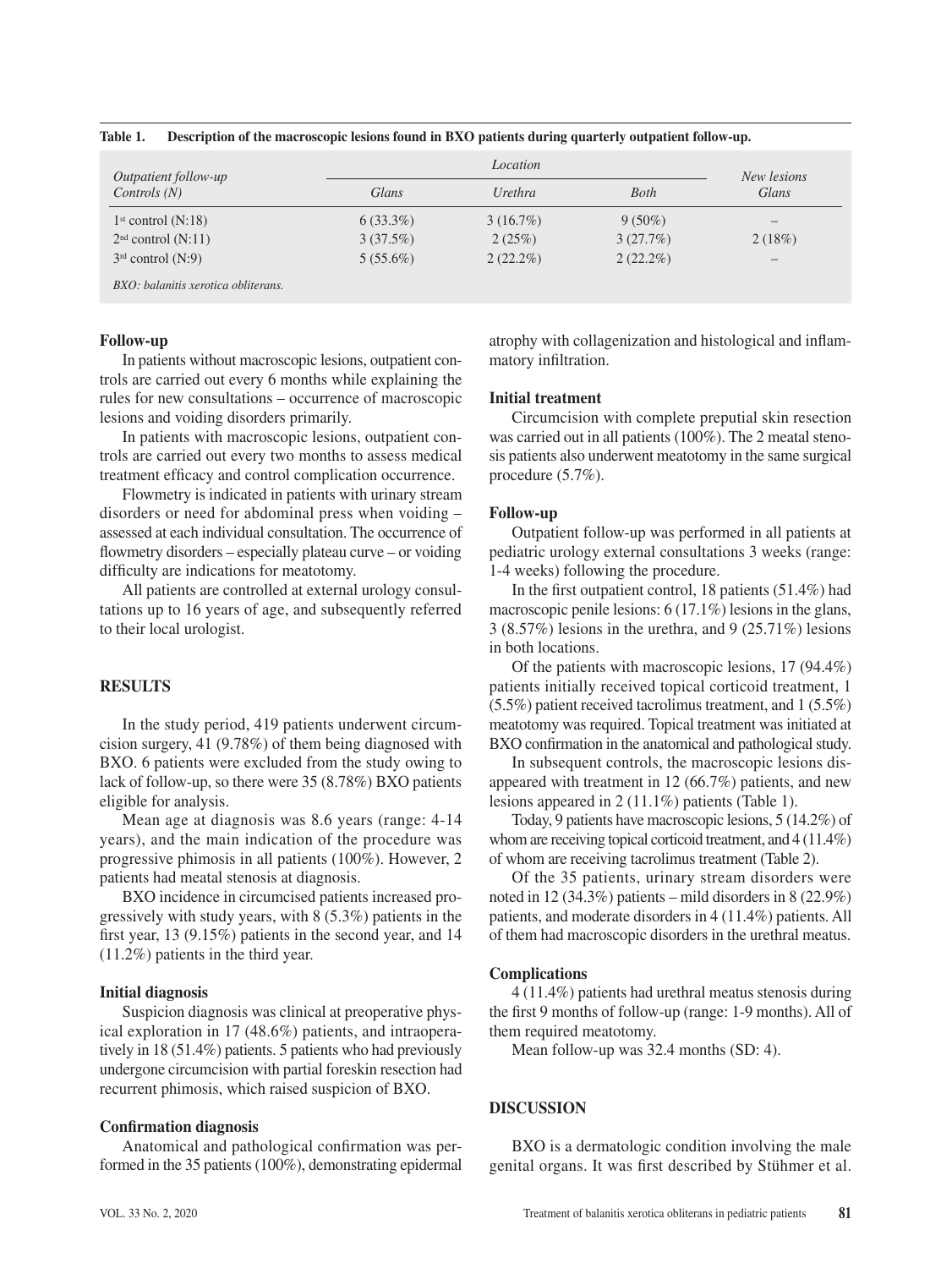| Outpatient controls |                   | $\int$ st    | 2nd         | 3rd         |
|---------------------|-------------------|--------------|-------------|-------------|
| Medical treatment   | Corticoids        | $17(48.5\%)$ | $5(14.2\%)$ | $5(14.2\%)$ |
|                     | <b>Tacrolimus</b> | $1(2.85\%)$  | $3(8.5\%)$  | $4(11.4\%)$ |
| Surgical treatment  | Meatotomy         | $1(2.85\%)$  | $1(2.85\%)$ | $2(5.7\%)$  |

**Table 2. Treatment description in BXO patients during outpatient follow-up.** 

in 1928, and it is regarded as the male variant of lichen sclerosus<sup>(8)</sup>.

roscopic lesions by 70% (12/17), vs. 60% according to other series<sup>(7)</sup>.

Today, BXO is one of the main causes of secondary and progressive phimosis in children. Etiology is multifactorial, with genetic, autoimmune, hormonal, and infectious  $factors(1,2)$ 

Incidence is estimated at 5-52% according to the series<sup>(3)</sup>, but actual incidence is underrated as many cases are healed with circumcision, and many foreskin samples are not submitted for histological and pathological analysis as a result of lack of knowledge regarding the pathology. In our series, an increase in incidence has been noted in the last years (up to 11.2% of circumcised patients in the last study year) owing to the fact that circumcision surgeons have a higher degree of clinical suspicion as a result of having a better knowledge of the condition.

Diagnosis is based on clinical suspicion, which usually demonstrates secondary and progressive phimosis associated with a xerotic glans and foreskin appearance. In urethral involvement cases, dysuria, abdominal press voiding, and urinary retention episodes may occur $(9,10)$ . Histological examination confirm diagnosis and demonstrates hyperkeratosis and epidermal basal layer atrophy, with loss of elastic fibers and collagen disorders associated with inflammatory infiltration. Clinical correlation with the anatomical and pathological study is variable, ranging between 2 and  $88\%$ <sup>(11)</sup>. In our series, clinical correlation was 100%.

There are no preventive measures for this pathology. Treatment is focused on limiting progression and detecting complications, which makes early diagnosis key.

There seems to be a certain consensus in the literature regarding first-line treatment in all cases – circumcision with complete foreskin resection. However, there are recent articles on the use of topical corticoid treatment to avoid circumcision, with success rates of  $34.8\%$ <sup>(12)</sup>.

Adjuvant treatments such as topical corticoids and immunosuppressants can be administered pre- or post-surgery, and as a maintenance treatment. Corticoids are the most widely used agents as they are more effective than tacrolimus, according to the literature(9). In our experience, topical betamethasone (0.5 mg/g doses every 12 hours) reduces the prevalence of penile mac-

Immunosuppressants such as topical tacrolimus (0.1%) have demonstrated to be a safe, well-tolerated treatment following circumcision. They are primarily used in patients with macroscopic lesions in the glans or the meatus, with a 9% recurrence rate<sup>(13)</sup>. In our healthcare facility, topical tacrolimus (at 0.03% doses every 12 hours) is only used in case of recurrence or persistence of macroscopic lesions in spite of topical corticoid treatment administration. Tacrolimus was only used from baseline in one patient, with poor results, as he still has macroscopic lesions in the glans.

Other treatments described include the administration of hydrocortisone or mometasone (at 0.05% doses), with a better result in terms of preputial skin retractability, and a poorer result in terms of inflammation degree in foreskin biopsies as compared to placebo<sup>(14)</sup>.

Triamcinolone – via an intraoperative intralesional injection at preputioplasty – has also been used, with a success rate of up to  $81\%$  in some series published<sup>(15)</sup>.

An adequate follow-up of these patients should be carried out in order to diagnose complications early and schedule the most suitable treatment. Flowmetry has demonstrated a high sensitivity in the early diagnosis of urethral stenosis $(16)$ . However, this procedure is not routinely carried out in our healthcare facility, except in case of voiding disorders.

The most frequent complications of BXO include meatal stenosis and recurrent phimosis. Meatal and urethral involvement in BXO can cause severe clinical problems, such as urinary obstruction<sup>(16,17)</sup>. In urethral involvement cases with no response to topical treatment, meatotomy can prove necessary – in case of distal involvement –, and even complete urethral resection and replacement with another tissue such as the oral mucosa – in case of complete urethral involvement – may be required $(7)$ . Our percentage of meatotomies (17.1% in total) is lower than in other series described in the literature  $-47\%$ <sup>(18)</sup>.

Up until now, no penile squamous carcinoma cases have been described in children with BXO, but there are few long-term follow-up data. Today, 21% of penile cancer patients have history of BXO, which is regarded as a pre-malign lesion<sup>(19,20)</sup>. Therefore, a close follow-up of BXO patients should be carried out up to adult age.